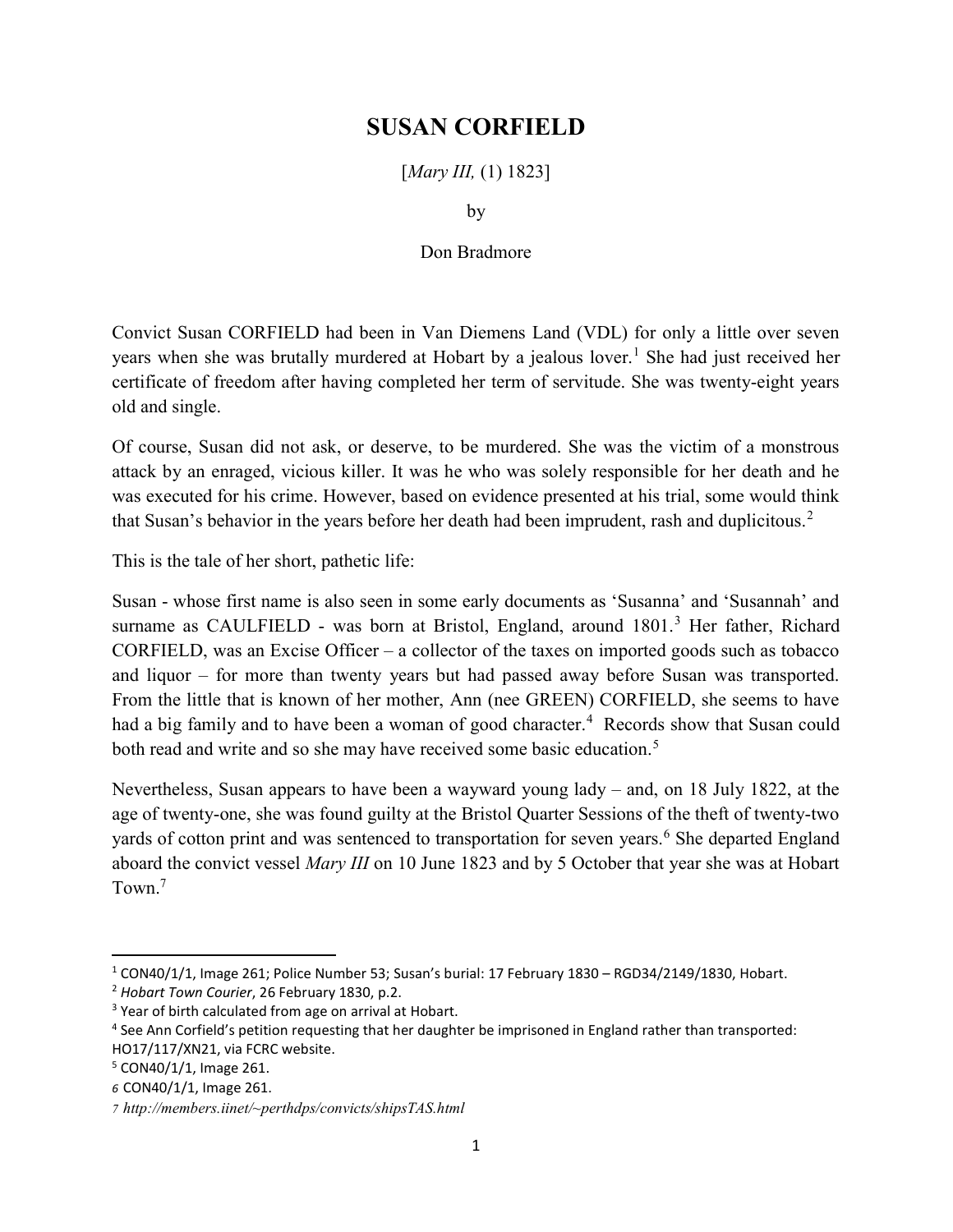Upon arrival, Susan admitted that she had been 'on the town' – that is, a prostitute - for at least eight months before the conviction that had led to her transportation. Although no details are given, her convict documents seem to indicate that she had had a previous conviction. The report from the English gaol where she was held while awaiting transportation describes her as 'bad'.<sup>8</sup>

Unfortunately, Susan's convict documents do not include a physical description of her but it seems likely that she was a bright, healthy, active and appealing young woman, the kind that was in great demand by free settlers as domestic servants. This is attested to by the 'quality' of the settlers to whom she was assigned during the years of her servitude. These included Dr. Edward Foord BROMLEY (Colonial Treasurer, 1820-1824), Mr. William SORELL Jnr. (son of William SORELL, Lieutenant-Governor of the Colony, 1816-1824), and Mr. BOYD (Chief Clerk at the Police Office.)<sup>9</sup>

She was also the kind of young, single woman keenly sought as wives and paramours by the many unmarried men in the colony!

Despite these advantages, Susan was a troublesome prisoner. During the seven years of her servitude she was charged with offences on twelve occasions: 'absconding' five times (1825, 1826, 1827, 1828 1829); being 'absent' from her place of service twice (1826, 1828); 'disobedience of orders' (1824); 'insolence' (1827); 'disorderly behavior in the street' (1827); and 'drunk and disorderly' (1829). On a number of occasions, when apprehended by the police after she had absconded or absented herself, she had been located in a tavern of some kind – once in bed with a lover! For some of these offences, she was punished severely. For instance, after absconding from the service of her mistress, Mrs. WOODS, in April 1827, she was sent to prison where she was confined to a cell and fed only on bread and water for three days and then, after that, forced to spend two days of public humiliation in the stocks. On other occasions, she was sent for short periods to the Female Factory, usually confined to 'C' ('Crime') Class, the section of the prison reserved for the worst offenders.<sup>10</sup>

It was while she was confined at the Cascades Female Factory in 1828 that she committed one of her most outrageous offences. On 20 December that year, she was charged with writing two letters and throwing them over the wall of the gaol, presumably to someone waiting outside. For this offence, she was sentenced to spend seven days in a cell within 'C' Class, again to be fed only on bread and water.<sup>11</sup>

 $\overline{a}$ 

<sup>8</sup> CON40/1/1, Image 261.

<sup>9</sup> Convict documents via FCRC website.

<sup>&</sup>lt;sup>10</sup> Convict documents via FCRC website

<sup>&</sup>lt;sup>11</sup> Convict documents via FCRC website.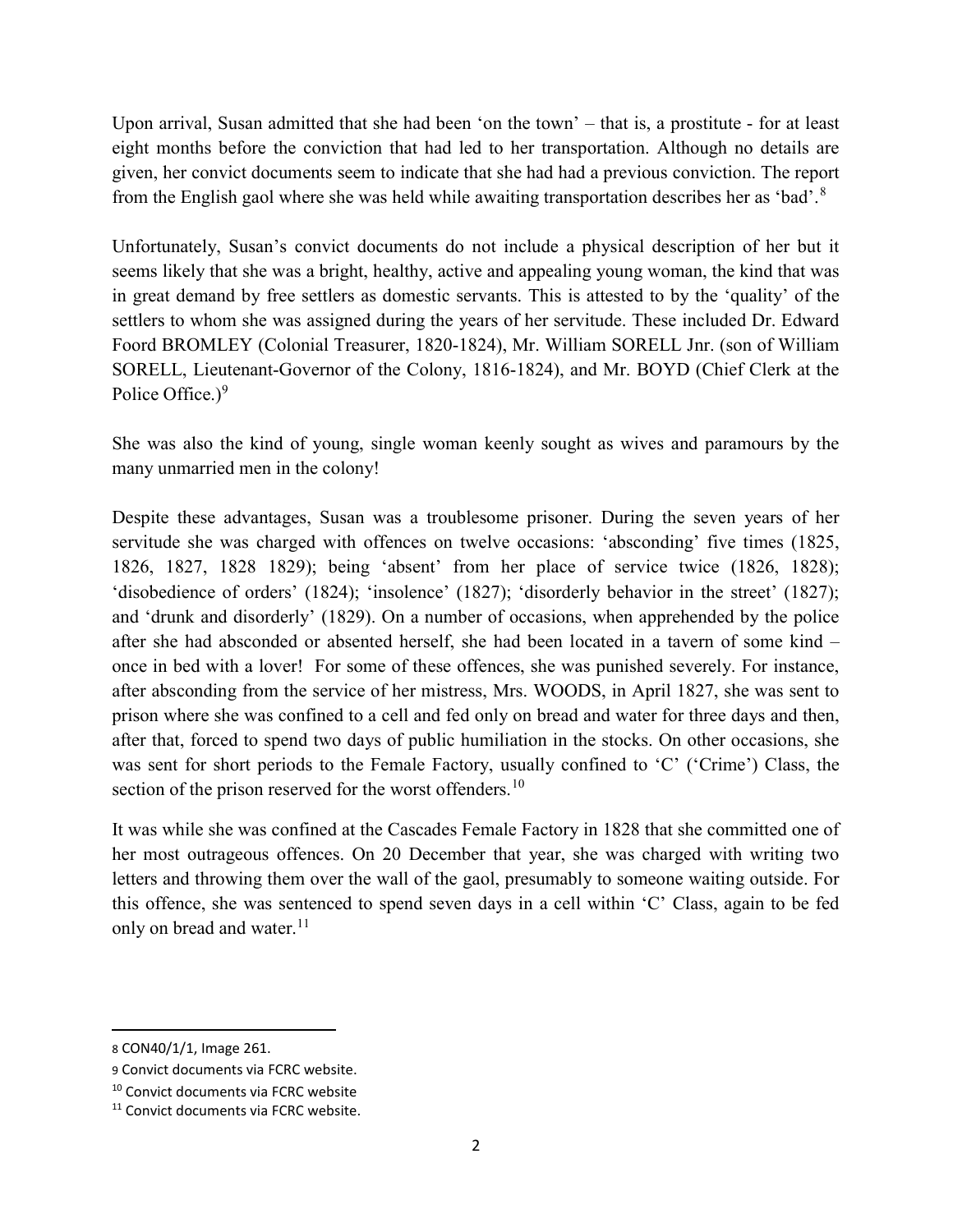Eventually, however, Susan had completed her seven year term of transportation. On 1 August 1829, she was issued with her certificate of freedom.<sup>12</sup> She was a free woman again. But, sadly, she had only a few more months to live!

On 19 February 1830, the following article appeared in the Colonial Times:

A most barbarous murder was committed on Saturday night last, on the body of Susan Corfield, a young woman who had become free by servitude, and had for some time past cohabited with a Mr. REED, who was about to marry her. It appears that John OXLEY, formerly a Constable, had been long an intimate acquaintance with the unfortunate woman, and he had several times before threatened to do her some personal injury. There is every reason to believe, from expressions that he had recently used, that he had heard of the intended marriage, and it seems he took the opportunity of [re-introducing] himself to her at a time when she had been drinking, to which she was much addicted. She was found with her throat cut, her head nearly severed from her body  $\ldots$ <sup>13</sup>

John Oxley, the man believed to have murdered Susan, was a former convict. Twelve years earlier, he had been convicted of house-breaking in England and sentenced to transportation for life. His gaol report while awaiting transportation described him as 'bad'. He had arrived at Hobart per Lord Melville in December 1818.<sup>14</sup> In 1824, after having received his ticket of leave, he had been appointed a constable at Hobart.<sup>15</sup> His conduct record shows that, prior to the murder of Susan, he had committed only one offence in the colony – but it was a significant one! On 10 October 1826, he had been charged with an assault on Susan but had been excused, subject to his keeping the peace for six months. $16$ 

On the day following Susan's death, the Coroner, Mr. HONE, investigated the facts surrounding it. He heard that just before Susan was found dead, Oxley had been seen calling to her from across the street and then standing near her door. No other person had been seen in the vicinity. Afterwards, Oxley had returned to his own lodgings where he had burnt the clothes he had been wearing that day. Mr. Boyd, Chief Clerk at the Police Office, for whom Susan had worked for quite a long time in her early days in VDL, told the coroner that he was aware that Oxley had threatened to harm her on at least three occasions previously. The coroner also heard that Susan's dead body had been discovered by her lover Mr. Reed (seen as REID in some reports) when he had returned home that day. For this reason, Reed had also come under some suspicion but two respectable witnesses, Mr. WINTLE and Mr. OLDING, told the coroner that Reed had been elsewhere and could not possibly have been near Susan's premises for some hours before she was slain. These circumstances left no doubt in the mind of the coroner that Oxley was

 $\overline{a}$ 

<sup>&</sup>lt;sup>12</sup> Hobart Town Courier, 1 August 1829, p.2.

<sup>13</sup> Colonial Times, 19 February 1830, p.3.

<sup>14</sup> CON31-1-29, Image 335.

<sup>&</sup>lt;sup>15</sup> Hobart Town Gazette, 20 August 1824, p.1.

<sup>16</sup> CON31-1-29, Image 335.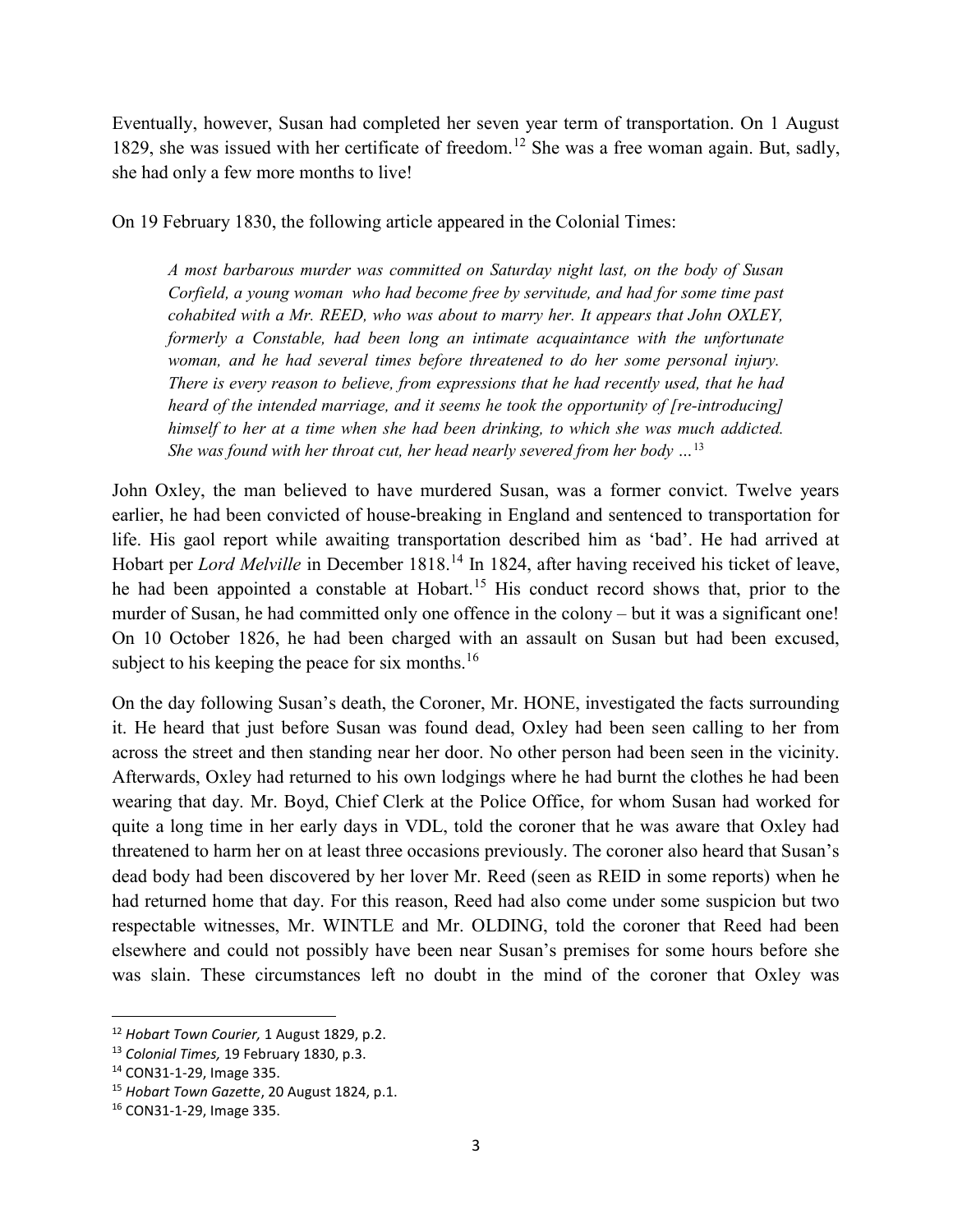responsible for Susan's death and, at the conclusion of the inquest which had lasted for three days, he was ordered to stand trial for 'wilful murder'.<sup>17</sup>

Accordingly, on 22 February 1830, Oxley stood in the Supreme Court at Hobart charged with the horrible murder of Susan Corfield. He told the court that he wanted to plead guilty but the judge had 'humanely recommended him to re-consider that plea' and stand trial. As it happens, however, the trial was a brief one, 'evidence being given of the clearest nature'.<sup>18</sup> As expected, Oxley was found guilty and given the death penalty. The court recorder entered the verdict into official court documents in these words:

The said John Oxley was sentenced to be hanged by the neck until he was dead next Wednesday at the time and place of execution and when dead his body to be dissected and it is ordered that his body be delivered to the principal surgeon for dissection.<sup>19</sup>

Oxley was hanged on 1 March 1830. He was thirty-eight years old.<sup>20</sup>

As he stood limp, ashen-faced and trembling on the scaffold, with his arms pinioned, Oxley confessed to the Rev. William BEDFORD who had attended him in gaol, that he had cut Susan's throat - but he claimed it to have been an accident! He told Bedford that Susan had never intended to go through with her planned marriage to Reed and that they had hatched a plan to murder Reed so that they could resume their former relationship. Together, they had sharpened a razor in preparation for their terrible deed.<sup>21</sup> The idea was for Susan to get Reid intoxicated at her house and then for Oxley to enter the room and cut his throat. However, their plan came unstuck when, on the night they planned to murder Reed, Oxley was late in arriving at Susan's house and their evil deed could not go ahead. The next day, however, Susan and Oxley spent hours drinking together discussing what they might do next. When they arrived back at Susan's house – both very drunk - Susan had sat on Oxley's knee, telling him that she still wanted to carry out their plan – and at the next possible opportunity! To prove her determination, she produced the open razor from her pocket. In the moments which followed, however, an argument had broken out between the pair and, in the scuffle that ensued, Oxley had accidentally cut Susan's throat.<sup>22</sup>

Could this story have been true? Bedford seems to have been in two minds. In relating it, he was left to wonder whether a man about to be executed would want to stain his soul with a downright lie as he prepared to come face to face with his maker.

<sup>&</sup>lt;sup>17</sup> Colonial Times, 19 February 1830, p.3.

<sup>&</sup>lt;sup>18</sup> Colonial Times, 26 February 1830, p.3.

<sup>19</sup> https://stors.tas.gov.au/SC32-1-1p405jpg

 $20$  Colonial Times, 26 February 1830, p.3; Oxley, death: RGD34/2156/1830, Hobart.

<sup>&</sup>lt;sup>21</sup> Colonial Times, 26 February 1830, p.3.

<sup>&</sup>lt;sup>22</sup> Hobart Town Courier, 20 February 1830, p.2.